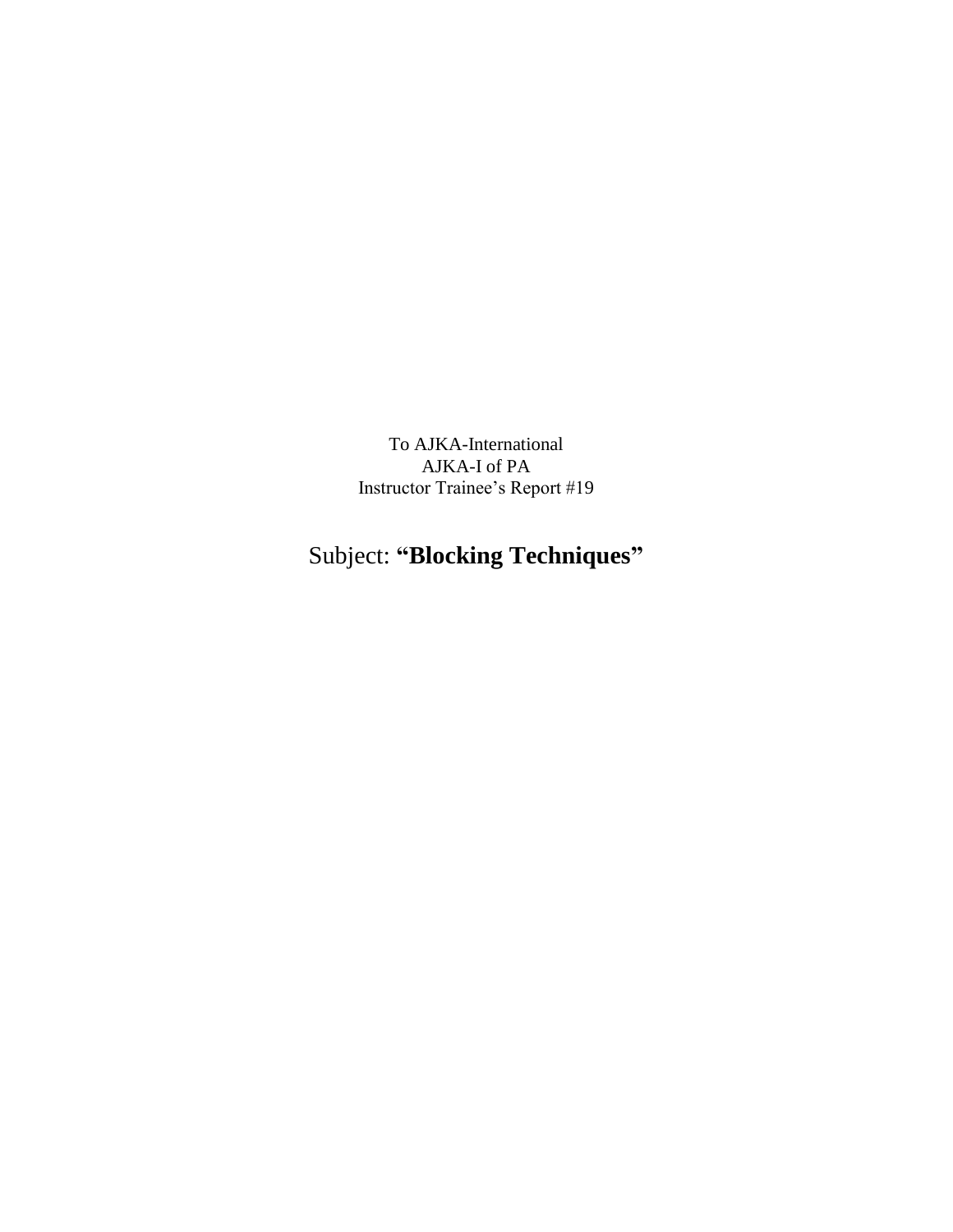To AJKA-International AJKA-I of PA Instructor's Trainee Report #19 Subject: "Blocking Techniques"

The main purpose of an *uke-waza*, or blocking technique, is to protect oneself from an attack. However, in karate blocking can serve many purposes. Accordingly, the body actions used and the course through which the limbs travel during any particular block can vary as a result of that purpose.

Obviously, the overall purpose of blocking is defense – as master Gichen Funakoshi stated in Shoto Niju Kun, "karate ni sente nashi - No initiative attack in Karate", therefore one blocks in order to deflect an attack. This rule is made clear by simply looking at the Shotokan kata. None of the 26 kata begin with an offensive technique, instead all of them start with a block.

Except in the case of a surprise attack wherein the most primitive self-defense reaction is provoked, blocking is rarely simple. Blocks can have several uses. All blocks can be used as an attack; that is, as a blow which impacts the attacking limb so strongly that it discourages further attacks. One can block-and-counter, advancing on an attacker while blocking in order to deliver an attack. One can use a block as a means of unbalancing an attacker, either setting them up for an attack, or rendering them harmless. Finally, one can block and retreat – either to adjust one's distance and timing for an attack of one's own or to allow the attacker to retreat.

In Shotokan, blocking can be accomplished by using arm or leg techniques. Also, you can use one handed blocks (*sekiwan-uke*) or two handed blocks (*rowan-uke*). The most common *uke-waza* used in Shotokan are:

*Age-uke* – rising block *Gedan-barai* – downward block *Ude-uke* – forearm block *Uchi –uke* – inside block *Shuto-uke* – knife hand block *Morote-uke* – augmented forearm block (two handed block)

The body actions one employs while blocking are dependent upon the particular block used – which is dependent upon whichever of the above tactics are in use. In general, however, most hard blocks utilize at least expansion/contraction and a form of rotation. Outside forearm block (*soto uke*) uses direct rotation while inside forearm block (*uchi uke*) uses reverse rotation.

Obviously, downward block (*geden barai*) not only uses reverse rotation, but also lowering. Likewise, rising block (*age uke*) uses reverse rotation in addition to rising. All, of course, employ expansion/contraction. Sweeping blocks also benefit from these various body actions, but their use is more subtle.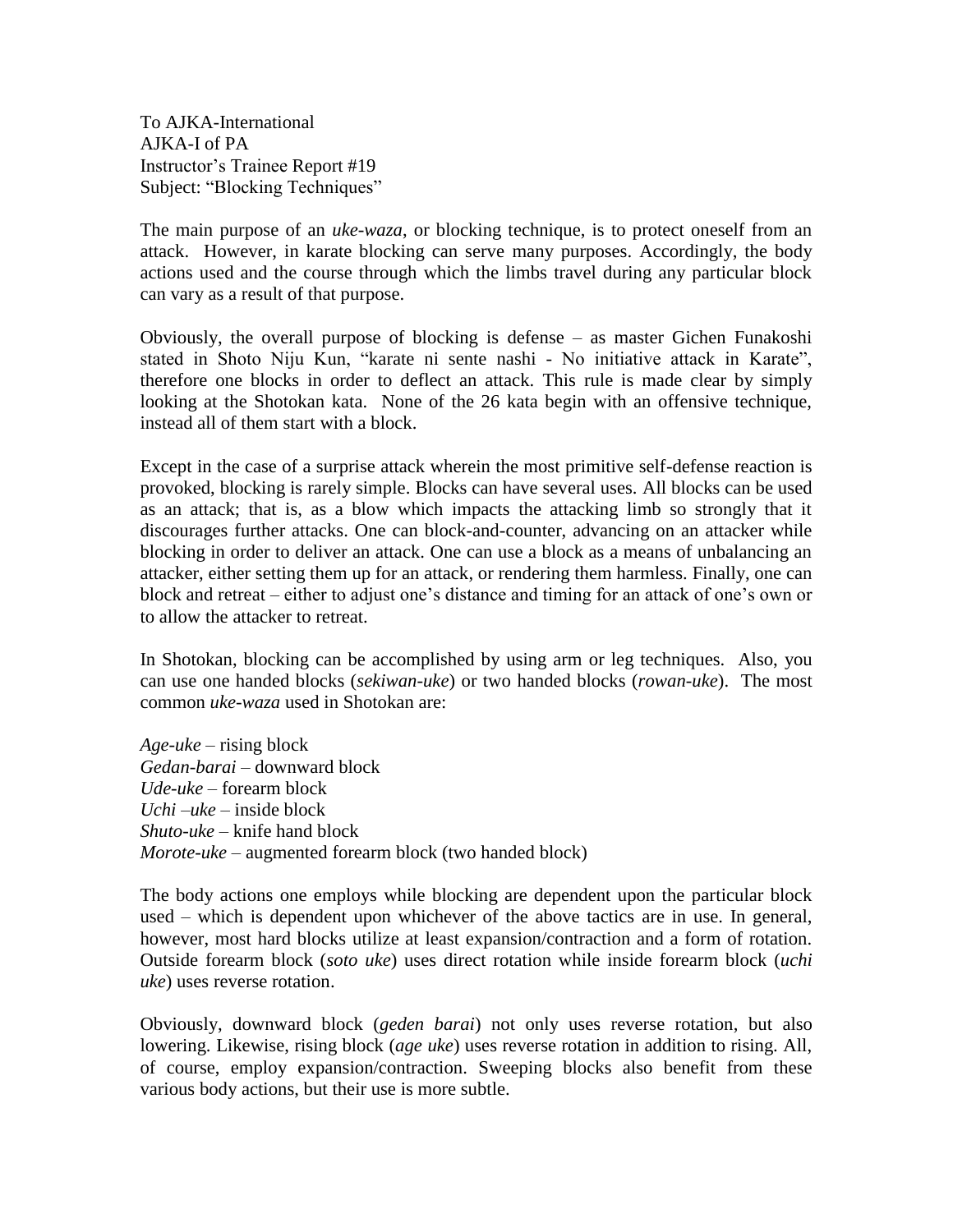Reaction-force comes into play while blocking in two separate ways: upon impact and during rotation. Hard blocks directly collide with the attacking limb and since the defender's core contracts while the limbs expand, this produces the state of "body connection". This, in turn, effectively increases the mass of the blocking limb – which causes the attacking limb to experience greater acceleration – resulting in greater damage.

In the case of sweeping or scooping blocks (*sukui –uke*), the "impact" when touching the attacking limb is often minor. The contact made is just enough to provide a slanting trajectory to the thrust of the attacking limb.

The other manner in which reaction-force is utilized in blocking is by rotation. As the block rotates about an axis (either the spine or the hips) it adds force to a technique. In the case of a hard block, the cutting action is augmented by the retraction of the draw hand. This moves the blocking limb forward with additional power.

In addition, to the above factors, most blocks exhibit several other features. These are: (a) forearm rotation, (b) elbow position, and (c) final position of the arm. All play a part in determining the effectiveness of the block.

Just as the forearm's cutting action during a block is enhanced by the rotation of the hips, so is its impact against the attacking limb increased if it is rotated while bringing it into position. If in addition to the rising, lowering, or crossing of the forearm it is also rotated into position it will result in greater impact and greater damage to the attacking limb.

The elbow's position during a block is also important. If the elbow is kept too close to the body, the range of movement of the forearm is decreased, resulting in diminished speed and force. If the elbow is kept too far from the body, the ability to "make connection" is forfeited and, while the forearm's speed does not lessen, it effective mass is diminished and the force generated by the striking surface is reduced.

The final position of the block is also critical. One's block must cover the intended target of the attacking limb. A rising block (*age uke*) must rise sufficiently so as to prevent the head from being struck. A forearm block (either *soto uke* or *uchi uke*) must cross the body far enough to prevent damage to same. If this is not accomplished there is really no point to the block. However, one must guard against over blocking. If one's blocking limb rises, crosses, or lowers too far outside the body frame it can result in one being out of position for either a counter attack or the next block.

Most karate blocks are done with the hand and the area of the forearm near the wrist. Considering this, karate-ka should do many blocking actions with a partner in order to condition their hands and forearms. Karate-kas should be able to release fast, sharp, well-timed blocks in quick combinations with sufficient power to halt the strongest attack. This only comes from actual application. As Master Funakoshi stated, "Karate is like hot water, if you do not give it heat constantly it will again become cold water."